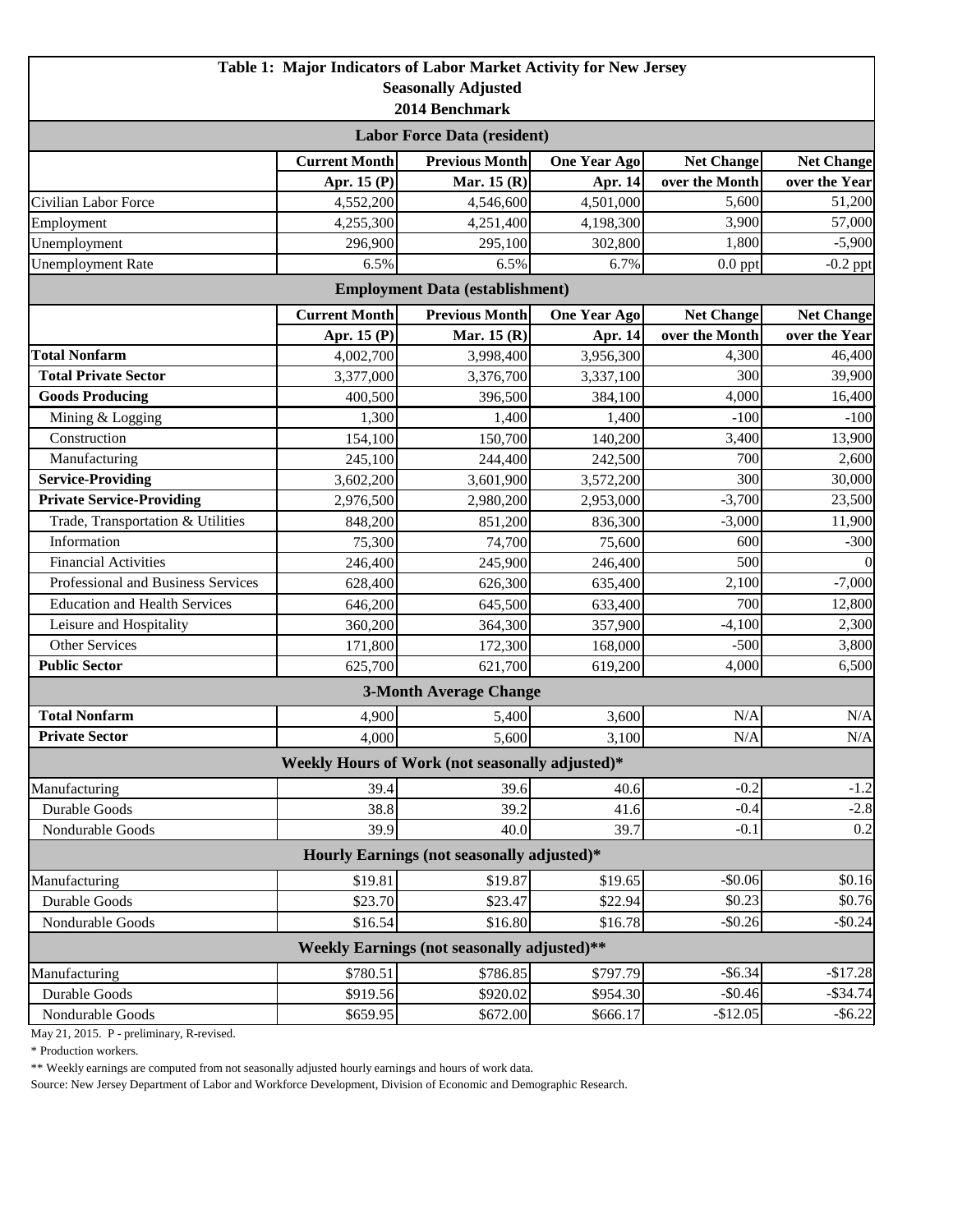| Table 2: New Jersey Civilian Labor Force Trends (thousands)<br>2014 Benchmark |                                |             |                                                                                           |             |                            |              |  |
|-------------------------------------------------------------------------------|--------------------------------|-------------|-------------------------------------------------------------------------------------------|-------------|----------------------------|--------------|--|
|                                                                               | <b>Not Seasonally Adjusted</b> |             |                                                                                           |             | <b>Seasonally Adjusted</b> |              |  |
|                                                                               | Apr. 15 (P)                    | Mar. 15 (R) | Apr. 14                                                                                   | Apr. 15 (P) | Mar. 15 (R)                | Apr. 14      |  |
| Civilian Labor Force                                                          | 4,533,000                      | 4,529,400   | 4,479,300                                                                                 | 4,552,200   | 4,546,600                  | 4,501,000    |  |
| <b>Resident Employment</b>                                                    | 4,252,300                      | 4,223,000   | 4,198,800                                                                                 | 4,255,300   | 4,251,400                  | 4,198,300    |  |
| Unemployment                                                                  | 280,700                        | 306,400     | 280,500                                                                                   | 296,900     | 295,100                    | 302,800      |  |
| Unemployment Rate (%)                                                         | 6.2                            | 6.8         | 6.3                                                                                       | 6.5         | 6.5                        | 6.7          |  |
| Labor Force Participation Rate (%)                                            | 63.9                           | 63.9        | 63.6                                                                                      | 64.2        | 64.1                       | 63.9         |  |
| Employment/Population Ratio (%)                                               | 59.9                           | 59.6        | 59.6                                                                                      | 60.0        | 60.0                       | 59.6         |  |
|                                                                               |                                |             | New Jersey Civilian Labor Force Annual Averages 1994 - 2014 (thousands)                   |             |                            |              |  |
| Year                                                                          | <b>Labor Force</b>             |             | <b>Employment</b>                                                                         |             | Unemployment               | Rate $(\% )$ |  |
| 1994                                                                          | 4,058,700                      |             | 3,782,000                                                                                 |             | 276,700                    | 6.8          |  |
| 1995                                                                          | 4,121,600                      |             | 3,857,500                                                                                 |             | 264,100                    | 6.4          |  |
| 1996                                                                          | 4,205,200                      |             | 3,946,700                                                                                 |             | 258,600                    | 6.1          |  |
| 1997                                                                          | 4,263,800                      |             | 4,039,800                                                                                 |             | 224,000                    | 5.3          |  |
| 1998                                                                          | 4,246,400                      |             |                                                                                           | 4,051,500   |                            | 4.6          |  |
| 1999                                                                          | 4,287,900                      |             |                                                                                           | 4,094,600   |                            | 4.5          |  |
| 2000                                                                          | 4,282,100                      |             | 4,123,700                                                                                 |             | 158,400                    | 3.7          |  |
| 2001                                                                          | 4,288,800                      |             | 4,106,200                                                                                 |             | 182,600                    | 4.3          |  |
| 2002                                                                          | 4,346,200                      |             | 4,095,200                                                                                 |             | 251,100                    | 5.8          |  |
| 2003                                                                          | 4,347,200                      |             | 4,093,700                                                                                 |             | 253,500                    | 5.8          |  |
| 2004                                                                          | 4,349,200                      |             | 4,138,800                                                                                 |             | 210,300                    | 4.8          |  |
| 2005                                                                          | 4,391,600                      |             | 4,194,900                                                                                 |             | 196,700                    | 4.5          |  |
| 2006                                                                          | 4,445,900                      |             | 4,236,500                                                                                 |             | 209,400                    | 4.7          |  |
| 2007                                                                          | 4,441,800                      |             |                                                                                           | 4,251,800   |                            | 4.3          |  |
| 2008                                                                          | 4,504,400                      |             |                                                                                           | 4,264,000   |                            | 5.3          |  |
| 2009                                                                          | 4,550,600                      |             | 4,138,600                                                                                 |             | 240,500<br>412,100         | 9.1          |  |
| 2010                                                                          | 4,555,300                      |             | 4,121,500                                                                                 |             | 433,900                    | 9.5          |  |
| 2011                                                                          | 4,565,700                      |             | 4,140,500                                                                                 |             | 425,300                    | 9.3          |  |
| 2012                                                                          | 4,588,100                      |             | 4,162,100                                                                                 |             | 426,000                    | 9.3          |  |
| 2013                                                                          | 4,534,400                      |             | 4,164,400                                                                                 |             | 370,000                    | 8.2          |  |
| 2014                                                                          | 4,518,700                      |             | 4,218,400                                                                                 |             | 300,300                    | 6.6          |  |
|                                                                               |                                |             | <b>Seasonally Adjusted Civilian Labor Force Data for New Jersey (thousands) 2014-2015</b> |             |                            |              |  |
| <b>Date</b>                                                                   | <b>Labor Force</b>             |             | <b>Employment</b>                                                                         |             | Unemployment               | Rate %       |  |
| Jan 2014                                                                      | 4,490,900                      |             | 4,173,600                                                                                 |             | 317,400                    | 7.1          |  |
| Feb                                                                           | 4,493,300                      |             | 4,180,700                                                                                 |             | 312,600                    | $7.0\,$      |  |
| Mar                                                                           | 4,496,900                      |             | 4,189,200                                                                                 |             | 307,700                    | 6.8          |  |
| Apr                                                                           | 4,501,000                      |             | 4,198,300                                                                                 |             | 302,800                    | 6.7          |  |
| May                                                                           | 4,505,700                      |             | 4,207,600                                                                                 |             | 298,100                    | 6.6          |  |
| Jun                                                                           | 4,511,500                      |             | 4,217,100                                                                                 |             | 294,400                    | 6.5          |  |
| Jul                                                                           | 4,517,900                      |             | 4,225,600                                                                                 |             | 292,300                    | 6.5          |  |
| Aug                                                                           | 4,524,300                      |             | 4,232,900                                                                                 |             | 291,400                    | 6.4          |  |
| Sep                                                                           | 4,529,900                      |             | 4,239,600                                                                                 |             | 290,300                    | 6.4          |  |
| Oct                                                                           | 4,534,400                      |             | 4,245,900                                                                                 |             | 288,500                    | 6.4          |  |
| Nov                                                                           | 4,537,800                      |             | 4,251,500                                                                                 |             | 286,400                    | 6.3          |  |
| Dec                                                                           | 4,540,500                      |             | 4,255,700                                                                                 |             | 284,700                    | 6.3          |  |
|                                                                               |                                |             |                                                                                           |             |                            |              |  |
| Jan 2015                                                                      | 4,548,100                      |             | 4,260,800                                                                                 |             | 287,300                    | 6.3          |  |
| Feb                                                                           | 4,548,600                      |             | 4,257,400                                                                                 |             | 291,300                    | 6.4          |  |
| Mar(R)                                                                        | 4,546,600                      |             | 4,251,400                                                                                 |             | 295,100                    | 6.5          |  |
| Apr $(P)$                                                                     | 4,552,200                      |             | 4,255,300                                                                                 |             | 296,900                    | 6.5          |  |
| May                                                                           |                                |             |                                                                                           |             |                            |              |  |
| Jun                                                                           |                                |             |                                                                                           |             |                            |              |  |
| Jul                                                                           |                                |             |                                                                                           |             |                            |              |  |
| Aug                                                                           |                                |             |                                                                                           |             |                            |              |  |
| Sep                                                                           |                                |             |                                                                                           |             |                            |              |  |
| Oct                                                                           |                                |             |                                                                                           |             |                            |              |  |
| Nov                                                                           |                                |             |                                                                                           |             |                            |              |  |
| Dec                                                                           |                                |             |                                                                                           |             |                            |              |  |

Source: New Jersey Department of Labor and Workforce Development, Division of Economic & Demographic Research.

May 21, 2015. P - preliminary, R-revised.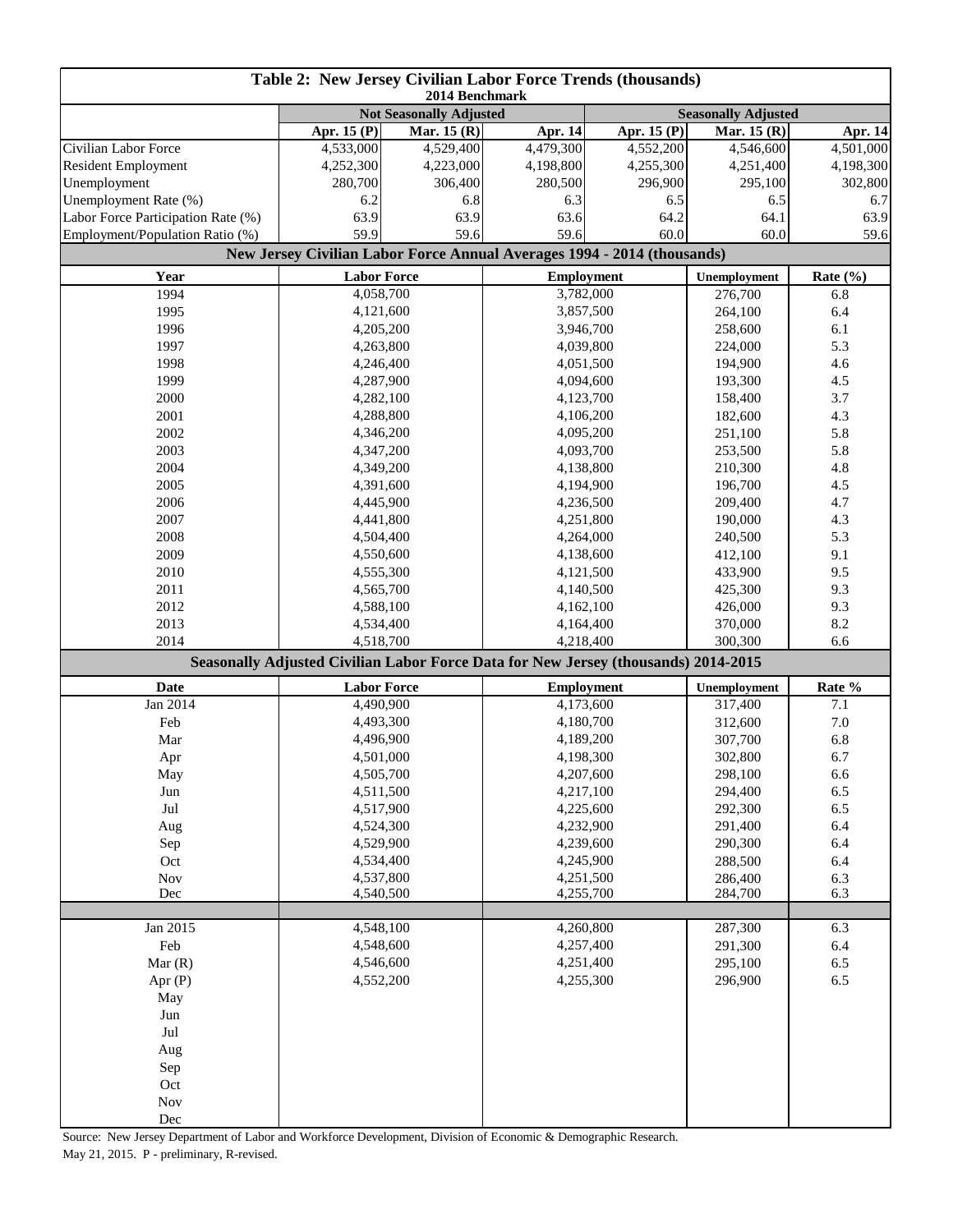| Table 3: New Jersey Nonfarm Employment by Industry for April 2015                       |                      |                                      |                                |                    |  |  |
|-----------------------------------------------------------------------------------------|----------------------|--------------------------------------|--------------------------------|--------------------|--|--|
| <b>Not Seasonally Adjusted 2014 Benchmark</b>                                           | <b>Current Month</b> | <b>Net Change</b>                    |                                |                    |  |  |
| <b>Industry</b>                                                                         | Apr. 15 (P)          | <b>Previous Month</b><br>Mar. 15 (R) | <b>One Year Ago</b><br>Apr. 14 | over the Year      |  |  |
| <b>Total Nonfarm</b>                                                                    | 3,982,900            | 3,937,400                            | 3,944,100                      | 38,800             |  |  |
| <b>Total Private Sector</b>                                                             | 3,345,700            | 3,303,100                            | 3,309,800                      | 35,900             |  |  |
| Goods Producing                                                                         | 395,200              | 383,600                              | 380,900                        | 14,300             |  |  |
| Mining & Logging                                                                        | 1,300                | 1,300                                | 1,400                          | $-100$             |  |  |
| <b>Construction</b>                                                                     | 150,200              | 139,200                              | 138,300                        | 11,900             |  |  |
| <b>Manufacturing</b>                                                                    | 243,700              | 243,100                              | 241,200                        | 2,500              |  |  |
| Durable Goods                                                                           | 110,100              | 109,400                              | 108,200                        | 1,900              |  |  |
| <b>Fabricated Metal Products</b>                                                        | 19,600               | 19,600                               | 20,100                         | $-500$             |  |  |
| <b>Machinery Manufacturing</b>                                                          | 14,400               | 14,400                               | 14,400                         | $\Omega$           |  |  |
| <b>Computer and Electronic Products</b>                                                 | 22,800               | 22,800                               | 23,100                         | $-300$             |  |  |
| Miscellaneous Manufacturing                                                             | 17,900               | 17,900                               | 17,700                         | 200                |  |  |
| <b>Nondurable Goods</b>                                                                 | 133,600              | 133,700                              | 133,000                        | 600                |  |  |
| Food Manufacturing                                                                      | 30,400               | 30,400                               | 30,500                         | $-100$             |  |  |
| Paper Manufacturing                                                                     | 10,200               | 10,300                               | 10,300                         | $-100$             |  |  |
| Printing and Related Support                                                            | 14,200               | 14,400                               | 14,600                         | $-400$             |  |  |
| <b>Chemical Manufacturing</b>                                                           | 48,200               | 48,500                               | 49,400                         | $-1,200$           |  |  |
| Pharmaceutical and Medicine                                                             | 27,800               | 27,900                               | 27,800                         |                    |  |  |
| Service-Providing                                                                       | 3,587,700            | 3,553,800                            | 3,563,200                      | 24,500             |  |  |
| <b>Private Service-Providing</b>                                                        | 2,950,500            | 2,919,500                            | 2,928,900                      | 21,600             |  |  |
| <b>Trade, Transportation, and Utilities</b>                                             | 838,700              | 836,000                              | 824,600                        | 14,100             |  |  |
| Wholesale Trade*                                                                        | 217,200              | 216,000                              | 213,600                        | 3,600              |  |  |
| Retail Trade*                                                                           | 449,700              | 447,300                              | 445,500                        | 4,200              |  |  |
| Building Material & Garden Equip. and Supplies Dealers                                  | 32,500               | 30,900                               | 32,600                         | $-100$             |  |  |
| Food and Beverage Stores                                                                | 111,700              | 111,100                              | 111,200                        | 500                |  |  |
| <b>Health and Personal Care Stores</b>                                                  | 35,300               | 35,700                               | 34,900                         | 400                |  |  |
| <b>Clothing and Clothing Accessories Stores</b>                                         | 49,400               | 49,700                               | 51,700                         | $-2,300$           |  |  |
| Sporting Goods, Hobby, Book and Music Stores                                            | 16,500               | 16,600                               | 16,400                         | 100                |  |  |
| <b>General Merchandise Stores</b>                                                       | 73,700               | 73,300                               | 72,100                         | 1,600              |  |  |
| Transportation, Warehousing and Utilities                                               | 171,800              | 172,700                              | 165,500                        | 6,300              |  |  |
| Utilities*                                                                              | 14,700               | 14,800                               | 13,600                         | 1,100              |  |  |
| Transportation & Warehousing*                                                           | 157,100              | 157,900                              | 151,900                        | 5,200              |  |  |
| <b>Information</b>                                                                      | 75,000               | 74,200                               | 75,300                         | $-300$             |  |  |
| Publishing Industries (except Internet)                                                 | 18,800               | 18,900                               | 19,100                         | $-300$             |  |  |
| Telecommunications                                                                      | 31,100               | 30,800                               | 31,500                         | $-400$             |  |  |
| Internet Service Providers, Web Portals, Data Proc. Srvs.                               | 9,400                | 9,400                                | 9,300                          | 100                |  |  |
| <b>Financial Activities</b>                                                             | 245,200              | 244,500                              | 244,800                        | 400                |  |  |
| Finance and Insurance*                                                                  | 191,200              | 191,600                              | 191,100                        | 100                |  |  |
| Securities, Commodity Contracts and Other Fin. Investments                              | 38,100               | 38,300                               | 39,600                         | $-1,500$           |  |  |
| <b>Insurance Carriers and Related Activities</b>                                        | 87,200               | 87,000                               | 85,800                         | 1,400              |  |  |
| Real Estate and Rental/Leasing*                                                         | 54,000               | 52,900                               | 53,700                         | 300                |  |  |
| <b>Professional and Business Services</b>                                               | 625,100              | 612,400                              | 632,700                        | $-7,600$           |  |  |
| Professional, Scientific and Technical Services*                                        | 287,000              | 286,200                              | 288,100                        | $-1,100$           |  |  |
| Management of Companies and Enterprises*                                                | 78,400               | 78,300                               | 77,900                         | 500                |  |  |
| Administrative Support & Waste Management/Remediation*                                  | 259,700              | 247,900                              | 266,700                        | $-7,000$           |  |  |
| <b>Education, Health and Social Assistance Services</b><br><b>Educational Services*</b> | 648,900<br>94,800    | 647,200<br>95,100                    | 636,600<br>98,800              | 12,300<br>$-4,000$ |  |  |
| Health Care and Social Assistance*                                                      | 554,100              | 552,100                              | 537,800                        | 16,300             |  |  |
| Hospitals                                                                               | 154,400              | 154,000                              | 151,600                        | 2,800              |  |  |
| Nursing and Residential Care Facilities                                                 | 97,500               | 97,900                               | 95,100                         | 2,400              |  |  |
| Social Assistance                                                                       | 79,500               | 78,700                               | 79,500                         | $\overline{0}$     |  |  |
| <b>Leisure and Hospitality</b>                                                          | 346,100              | 334,400                              | 347,500                        | $-1,400$           |  |  |
| Arts, Entertainment and Recreation*                                                     | 57,900               | 51,300                               | 55,800                         | 2,100              |  |  |
| Accommodation and Food Services*                                                        | 288,200              | 283,100                              | 291,700                        | $-3,500$           |  |  |
| Food Services and Drinking Places                                                       | 242,100              | 237,900                              | 239,700                        | 2,400              |  |  |
| <b>Other Services</b>                                                                   | 171,500              | 170,800                              | 167,400                        | 4,100              |  |  |
| Repair and Maintenance                                                                  | 33,600               | 34,100                               | 33,700                         | $-100$             |  |  |
| Personal and Laundry Services                                                           | 59,900               | 58,600                               | 56,000                         | 3,900              |  |  |
| Religious, Grantmaking, Civic, Professional and Similar Org.                            | 78,000               | 78,100                               | 77,700                         | 300                |  |  |
| Government                                                                              | 637,200              | 634,300                              | 634,300                        | 2,900              |  |  |

May 21, 2015 P - preliminary, R-revised. Shaded rows denote supersector series, \* denote sector series.

Source: New Jersey Department of Labor and Workforce Development, Division of Economic and Demographic Research.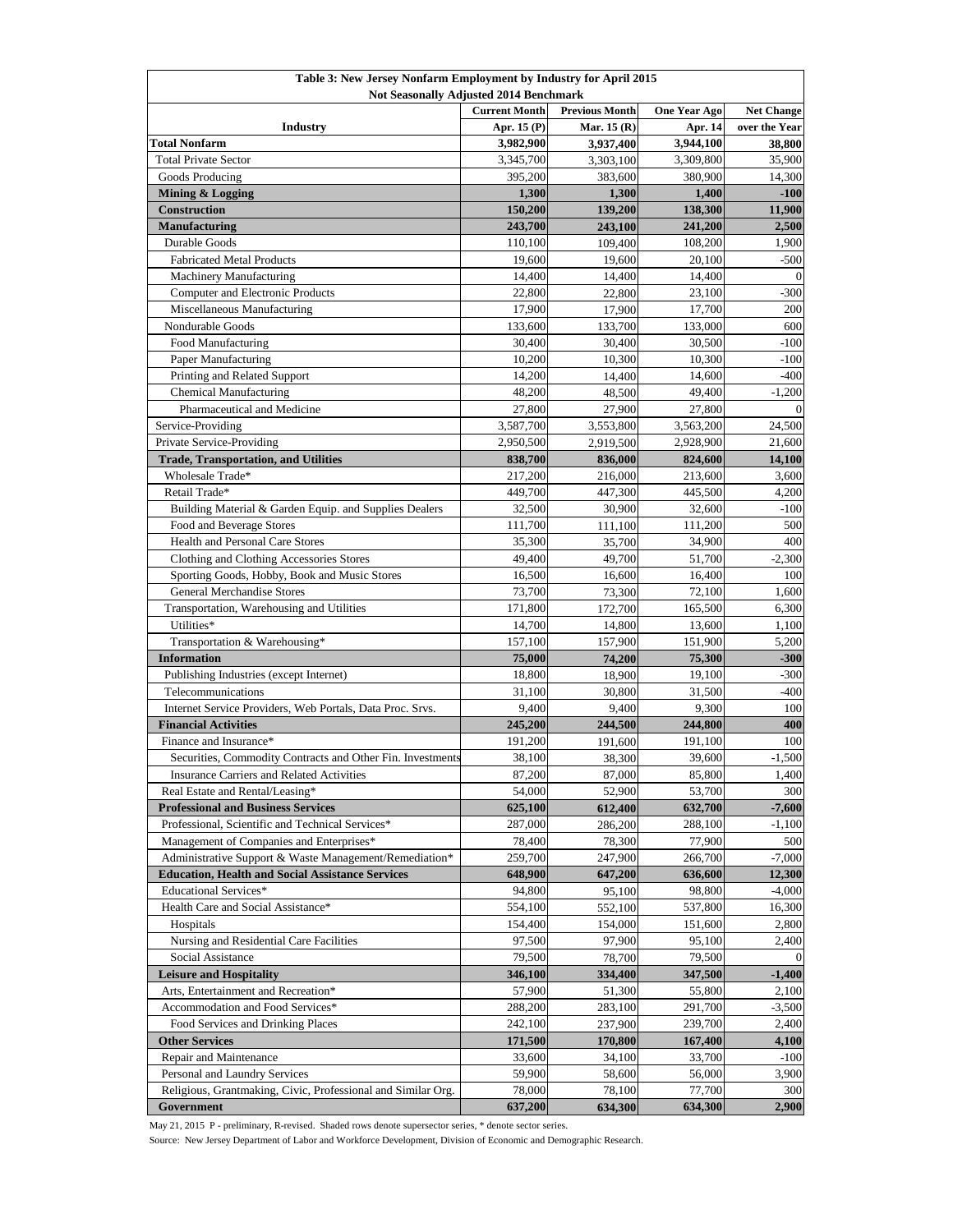| Table 4: New Jersey Nonfarm Employment 2014 Benchmark |              |              |                                         |              |                              |         |  |
|-------------------------------------------------------|--------------|--------------|-----------------------------------------|--------------|------------------------------|---------|--|
| <b>Annual Averages</b><br><b>Private Sector</b>       |              |              |                                         |              |                              |         |  |
|                                                       | <b>Total</b> |              | <b>Public</b>                           |              |                              |         |  |
| Year                                                  |              | <b>Total</b> | <b>Manufacturing</b>                    | Construction | Service-<br><b>Providing</b> |         |  |
| 1994                                                  | 3,552,800    | 2,979,400    | 456,000                                 | 121,700      | 2,399,400                    | 573,400 |  |
| 1995                                                  | 3,600,600    | 3,027,200    | 448,600                                 | 123,300      | 2,453,000                    | 573,400 |  |
| 1996                                                  | 3,638,900    | 3,068,300    | 437,400                                 | 125,000      | 2,503,800                    | 570,600 |  |
| 1997                                                  | 3,724,500    | 3,154,300    | 435,400                                 | 131,800      | 2,584,900                    | 570,300 |  |
| 1998                                                  | 3,801,300    | 3,229,500    | 429,400                                 | 136,100      | 2,661,800                    | 571,700 |  |
| 1999                                                  | 3,901,100    | 3,323,200    | 422,500                                 | 143,600      | 2,755,000                    | 577,900 |  |
| 2000                                                  | 3,994,500    | 3,405,200    | 421,600                                 | 149,600      | 2,832,100                    | 589,400 |  |
| 2001                                                  | 3,996,800    | 3,393,400    | 401,200                                 | 158,800      | 2,831,700                    | 603,400 |  |
| 2002                                                  | 3,983,500    | 3,368,900    | 367,500                                 | 162,600      | 2,837,300                    | 614,700 |  |
| 2003                                                  | 3,977,100    | 3,353,900    | 350,400                                 | 160,500      | 2,841,400                    | 623,200 |  |
| 2004                                                  | 3,997,800    | 3,362,900    | 338,200                                 | 165,900      | 2,857,200                    | 634,900 |  |
| 2005                                                  | 4,038,200    | 3,395,100    | 330,400                                 | 169,100      | 2,893,900                    | 643,100 |  |
| 2006                                                  | 4,069,500    | 3,420,700    | 323,800                                 | 174,900      | 2,920,300                    | 648,900 |  |
| 2007                                                  | 4,076,900    | 3,427,600    | 311,300                                 | 172,300      | 2,942,300                    | 649,400 |  |
| 2008                                                  | 4,048,200    | 3,397,300    | 298,800                                 | 164,500      | 2,932,400                    | 650,900 |  |
| 2009                                                  | 3,893,900    | 3,239,700    | 266,300                                 | 138,600      | 2,833,300                    | 654,200 |  |
| 2010                                                  | 3,848,300    | 3,206,400    | 257,200                                 | 129,500      | 2,818,400                    | 641,900 |  |
| 2011                                                  | 3,847,300    | 3,226,300    | 251,500                                 | 129,900      | 2,843,600                    | 621,000 |  |
| 2012                                                  | 3,890,400    | 3,272,100    | 245,300                                 | 130,400      | 2,895,100                    | 618,300 |  |
| 2013                                                  | 3,935,200    | 3,317,500    | 243,300                                 | 137,600      | 2,935,300                    | 617,700 |  |
| 2014                                                  | 3,962,200    | 3,341,700    | 242,600                                 | 141,900      | 2,955,800                    | 620,500 |  |
|                                                       |              |              | <b>Seasonally Adjusted Monthly Data</b> |              |                              |         |  |
| 2014                                                  |              |              |                                         |              |                              |         |  |
| Jan                                                   | 3,945,600    | 3,327,600    | 243,300                                 | 138,100      | 2,944,800                    | 618,000 |  |
| Feb                                                   | 3,939,700    | 3,321,100    | 242,900                                 | 137,700      | 2,939,100                    | 618,600 |  |
| Mar                                                   | 3,941,300    | 3,323,500    | 242,500                                 | 138,500      | 2,941,000                    | 617,800 |  |
| Apr                                                   | 3,956,300    | 3,337,100    | 242,500                                 | 140,200      | 2,953,000                    | 619,200 |  |
| May                                                   | 3,966,300    | 3,346,400    | 242,700                                 | 141,900      | 2,960,300                    | 619,900 |  |
| Jun                                                   | 3,963,100    | 3,343,600    | 242,500                                 | 142,300      | 2,957,300                    | 619,500 |  |
| Jul                                                   | 3,966,500    | 3,345,800    | 242,700                                 | 143,500      | 2,958,200                    | 620,700 |  |
| Aug                                                   | 3,967,100    | 3,345,200    | 242,200                                 | 144,000      | 2,957,500                    | 621,900 |  |
| Sep                                                   | 3,969,700    | 3,348,300    | 241,700                                 | 145,400      | 2,959,700                    | 621,400 |  |
| Oct                                                   | 3,974,300    | 3,352,100    | 241,700                                 | 141,800      | 2,967,200                    | 622,200 |  |
| <b>Nov</b>                                            | 3,982,100    | 3,359,500    | 241,600                                 | 144,300      | 2,972,100                    | 622,600 |  |
| Dec                                                   | 3,982,300    | 3,359,800    | 242,000                                 | 144,300      | 2,972,100                    | 622,500 |  |
| 2015                                                  |              |              |                                         |              |                              |         |  |
| Jan                                                   | 3,987,900    | 3,364,900    | 243,200                                 | 150,100      | 2,970,200                    | 623,000 |  |
| Feb                                                   | 3,996,500    | 3,374,100    | 242,100                                 | 152,000      | 2,978,600                    | 622,400 |  |
| Mar                                                   | 3,998,400    | 3,376,700    | 244,400                                 | 150,700      | 2,980,200                    | 621,700 |  |
| Apr                                                   | 4,002,700    | 3,377,000    | 245,100                                 | 154,100      | 2,976,500                    | 625,700 |  |
| May                                                   |              |              |                                         |              |                              |         |  |
| Jun                                                   |              |              |                                         |              |                              |         |  |
| Jul                                                   |              |              |                                         |              |                              |         |  |
| Aug                                                   |              |              |                                         |              |                              |         |  |
| Sep                                                   |              |              |                                         |              |                              |         |  |
| Oct                                                   |              |              |                                         |              |                              |         |  |
| Nov                                                   |              |              |                                         |              |                              |         |  |
| Dec                                                   |              |              |                                         |              |                              |         |  |
|                                                       |              |              |                                         |              |                              |         |  |

May 21, 2015 P - preliminary, R-revised.

Source: New Jersey Department of Labor and Workforce Development, Division of Economic & Demographic Research.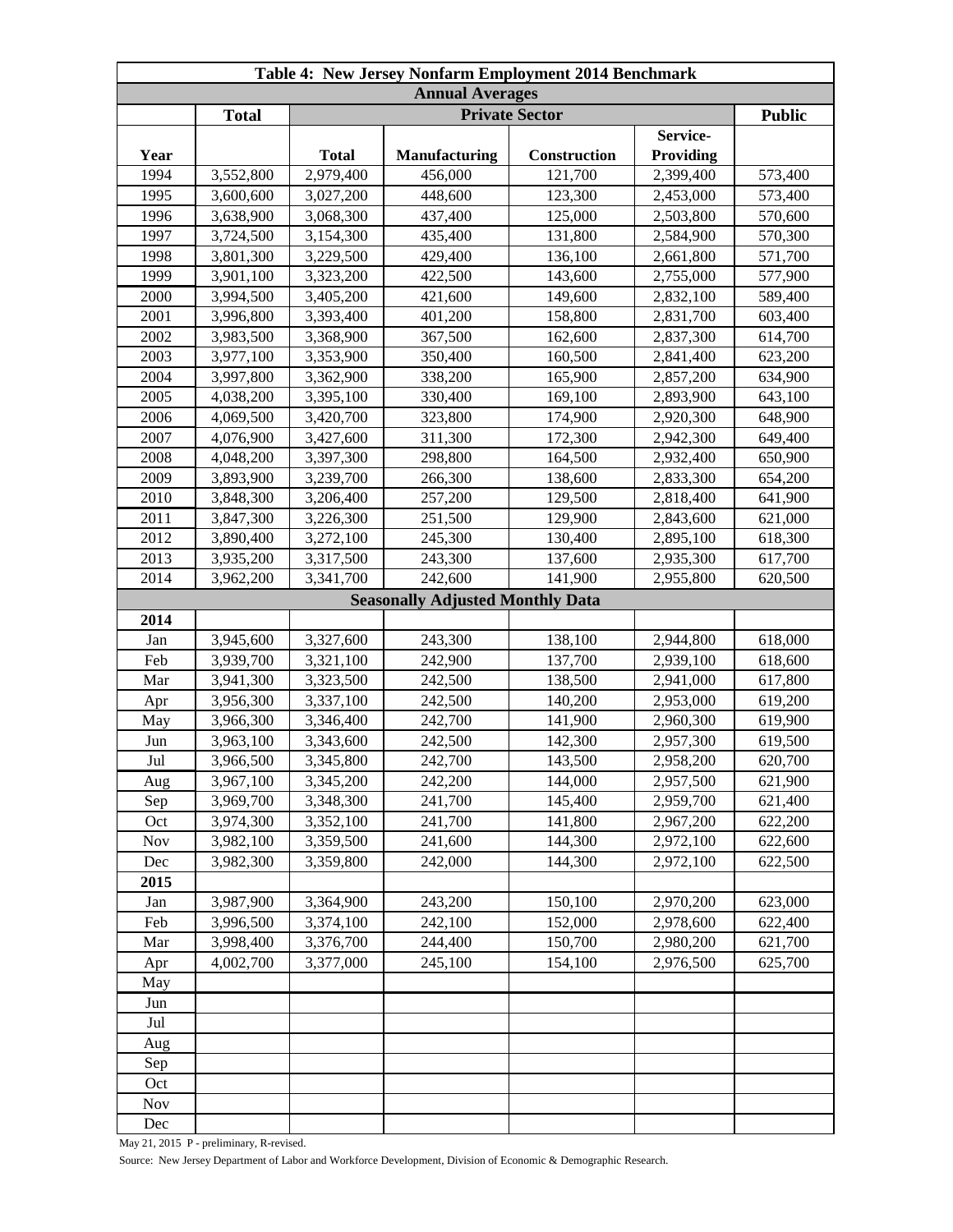## **Key Economic Indicators: April 2015 (Seasonally Adjusted)**







May 21, 2015

Source: New Jersey Dept. of Labor and Workforce Development, Division of Economic and Demographic Research.